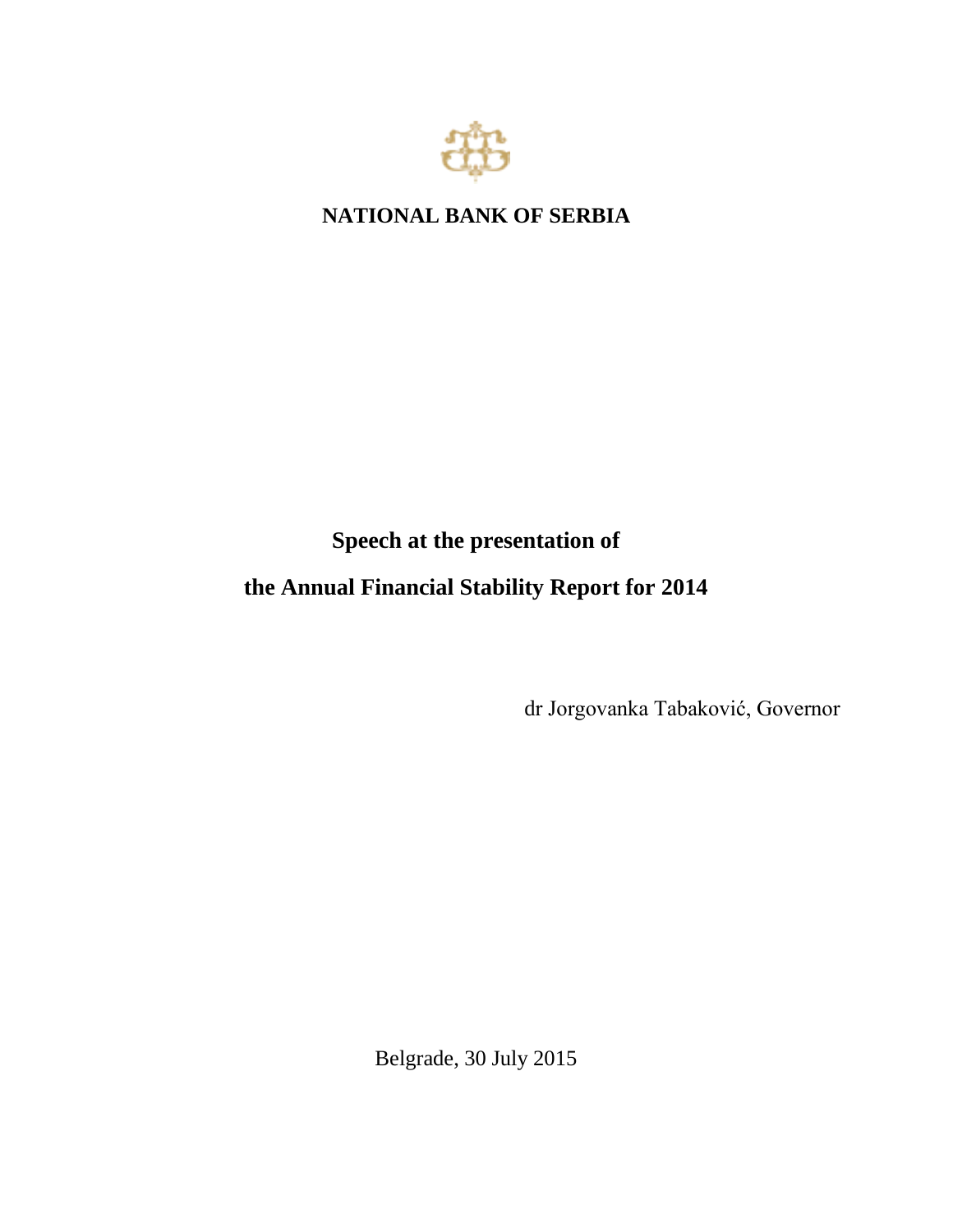## *Ladies and gentlemen, esteemed members of the press and fellow economists,*

I would like to welcome you all to the **first** presentation of the Annual Financial Stability Report. At the very beginning, allow me to say how pleased I am to be a member of the team that will give an official presentation of the key recommendations from this Report, the first ever such account by our institution. In addition to the already familiar Inflation Report, we now present this report as a new channel of communication of the National Bank of Serbia with the public and participants in the global financial market.

It is my privilege to share with you the impression that our Report compares to the reports of central banks of developed economies. This is not our subjective impression, but the judgement of those who have been carefully reading every issue of this Report for the last five years.

As my colleagues will inform you today, the Report highlights key risks to our financial system stemming from the domestic environment. At the same time we are exposed to risks coming from the international environment which are carefully monitored and analysed. The extent of consequences imposed on our system by these risks will largely depend on our ability to respond with well-timed and carefully calibrated measures. I am pleased to say that so far we have been successful in doing so. The Report also presents the results of macroprudential stress tests for the overall banking sector, which further confirms our commitment to transparent reporting. The Report analyses trends in the bank and non-bank financial sectors, as well as trends in the domestic and international environment and in the most important segments of the financial market. In an effort to bring them closer to the wider public, global and domestic topical issues in the area of financial stability are covered in separate text boxes.

The latest financial crisis reminded us of the importance of financial stability and of the devastating consequences of financial instability. A new global financial architecture is being shaped in order to prevent future crises of similar scope and this process is not yet complete. The central bank's role in maintaining and strengthening financial stability is very important, but other institutions and stakeholders in the financial market must also get involved. The key prerequisite for being effective in this respect is to ensure on-going development of analytical skills for early detection of risks to financial system stability. Given the interconnectedness of financial markets, risks tend to be interconnected as well, or even shared. The better we understand the nature of the risk, the better we can prescribe the measures to alleviate it. And this is exactly one of the key tasks of the Financial Stability Department which, similarly to the newly emerging financial architecture, will have to constantly develop under the watchful eye of the public. Therefore, besides myself, your hosts today will be Vice-Governor Diana Dragutinović and representatives of the Financial Stability Department. As you will hear later on, apart from producing the Financial Stability Report, they also conduct macroprudential stress tests, develop tools for monitoring risks in the financial system and work intensively on setting up a macroprudential policy framework.